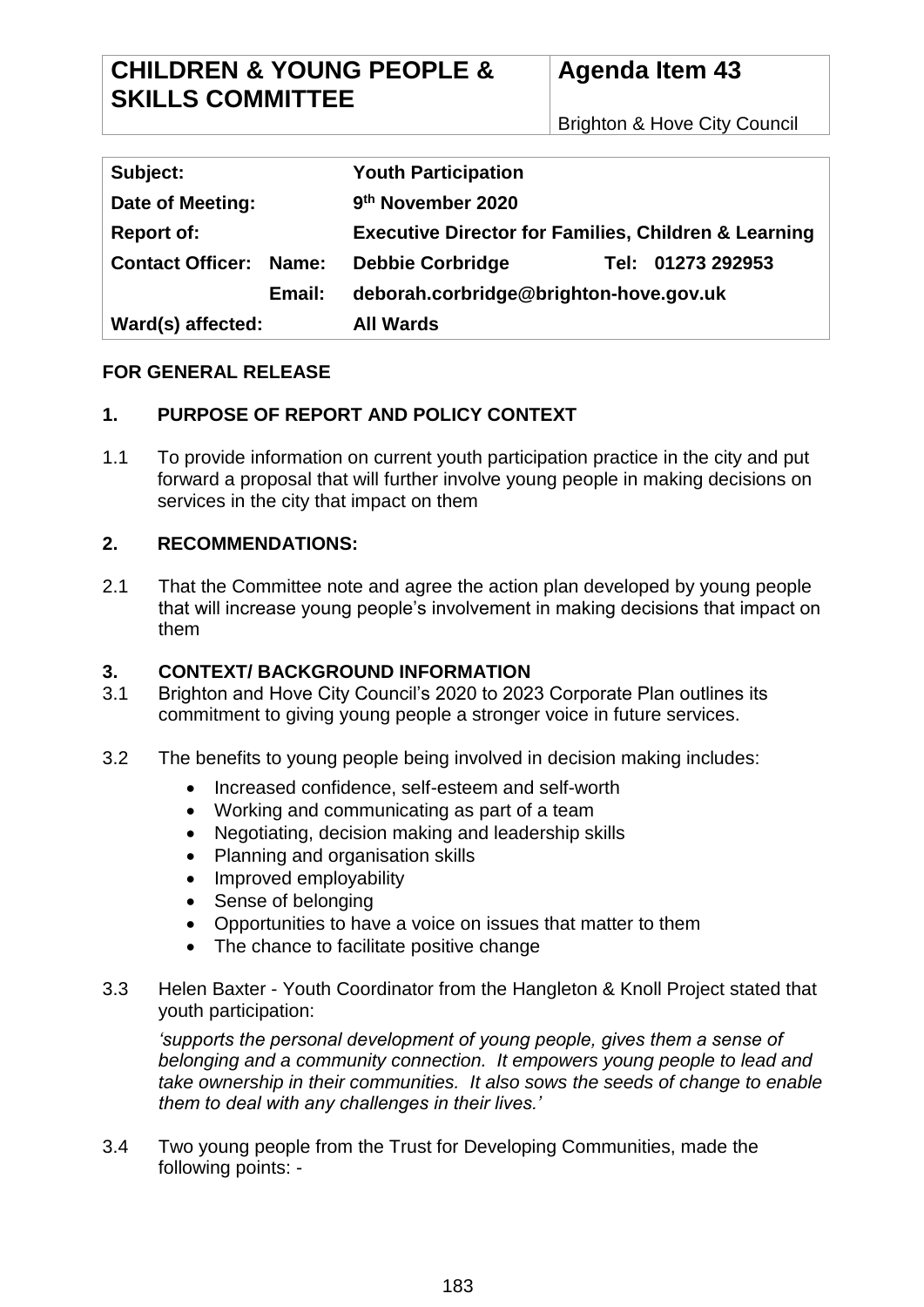- They feel more ownership and more proud and want to be more involved
- They get good experience which could lead to life opportunities
- The right amount of power at the right time can change someone's life
- Young people make better decisions about what they need, which means they are more likely to take part and stay involved
- Treats young people with the respect they deserve and you'll get the respect back

Other benefits include:

- Provides professionals with the understanding of the experiences, views and needs of service users, leading to greater insight into the services provided for young people and support any required change
- Improved services that are more responsive to the needs of users
- Young people are experiencing democracy, rather than taught it
- 3.5 3.5 There are several active youth participation groups in the city, both within the council and community and voluntary youth providers (see appendix in Youth Participation Action Plan)
- 3.6 In addition, feedback is regularly collated from young people from other Council services, such as, Social Work, Youth Employability Service, Integrated Team for Families, Adolescence Service and Brighton and Hove's Inclusion Support Service. This feedback is used to inform and change practice.
- 3.7 It was agreed at the Children and Young People's Committee on  $13<sup>th</sup>$  January that a review of current youth services in the city would be undertaken and that the findings of this review to be presented back to Committee to be discussed and a proposal agreed.
- 3.8 As part of the review, an on-line survey was developed and was open for six weeks, during May and June 2020. In addition, 15 focus groups were held with young people, 50 young people attended from 12 different youth organisations. During the focus group they were asked following questions:
	- Do you get involved with making decisions about what services are provided for young people?
	- If so, how do you get involved?
	- How could this be improved?
- 3.9 Young people fed back that they do have opportunities to be involved in decision making and their participation is generally good in the city with workers actively encouraging young people to take part.
- 3.10 The young people recognised that this is a good learning opportunity and a chance for their views to be listened to, heard and acted upon. They felt that more young people needed to be aware of participation opportunities, how to get involved and to recognise the potential benefits for them, other young people and wider community.
- 3.11 One of the recommendations of the Youth Review was to work alongside young people (via Youth Wise) to develop an action plan that will further the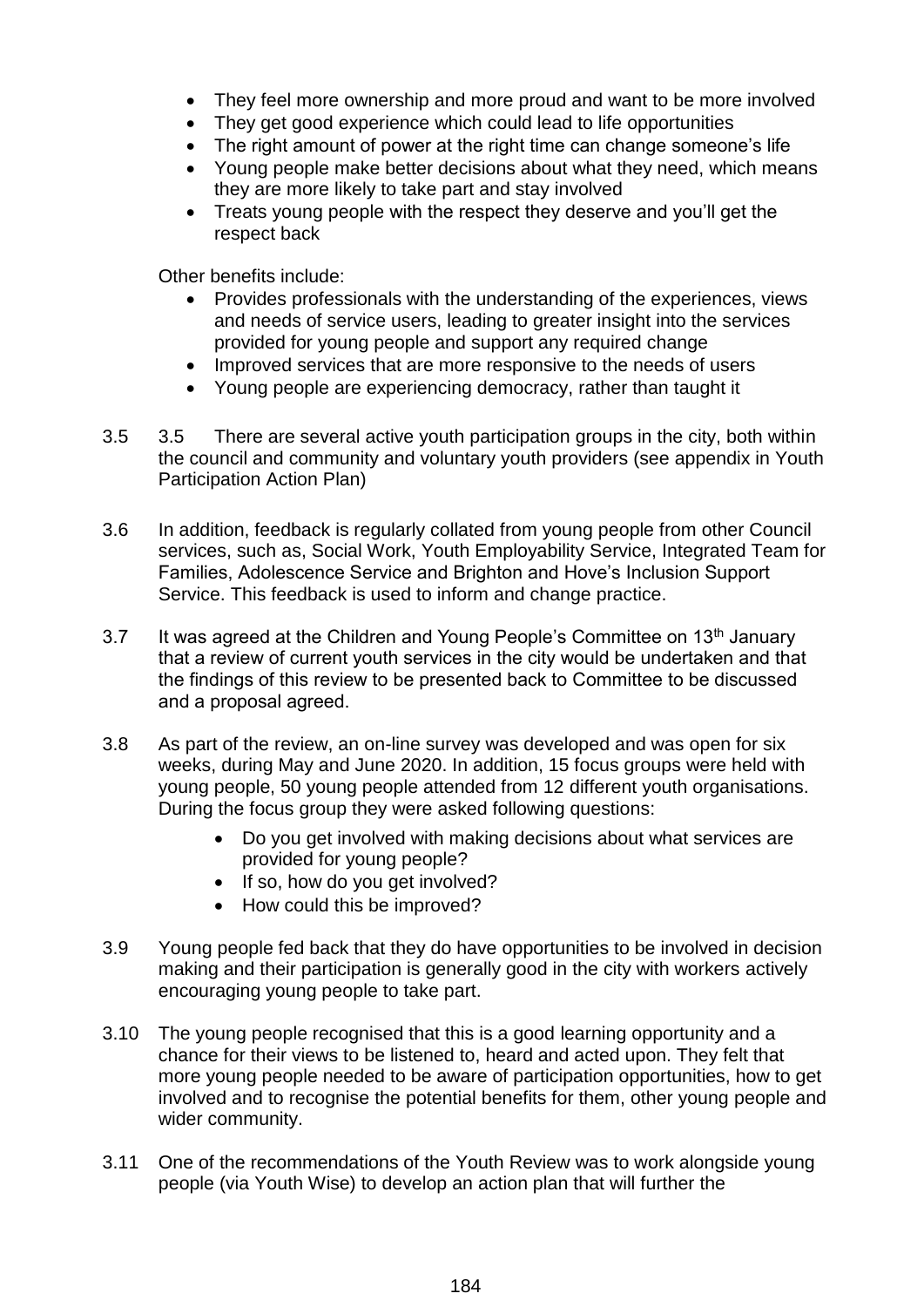involvement of young people in making decisions on services that impact on them.

- 3.12 To ensure all groups of young people have an opportunity and feel safe to have their voice heard, separate action plans may need to be developed for protected groups, particularly for BAME and LGBTQ young people and young people with special educational needs or disability.
- 3.13 Youth Wise met on  $7<sup>th</sup>$  October and the focus of this meeting was to develop the action plan.
- 3.14 An action plan was written (see appendix) which focussed on promoting the current participation opportunities by:
	- Improving links with secondary schools
	- Update and widely publicise both next year's Youth Council elections and Youth Wise
	- Update and widely publicise the Wheretogofor website
	- Find new ways of using social media to connect with hard to reach young people
	- Learn from other areas
- 3.15 Other actions include equality groups working on plans to further involve young people in decision making groups, young people reviewing the Youth Led Grant Programme framework and ensuring young people are actively involved in the Youth Service recommissioning process

## **4. ANALYSIS & CONSIDERATION OF ANY ALTERNATIVE OPTIONS**

- 4.1 As noted in this report there are many benefits to involving young people in decision making.
- 4.2 Young people very much value the current participation opportunities; however, it has been noted that there is more to do to improve and increase the visibility of these opportunities to ensure engagement from a wide range of young people, particularly those from protected groups

### **5. COMMUNITY ENGAGEMENT & CONSULTATION**

5.1 Consultation events, including young people's and stakeholders focus groups were held as part of the Youth Review that included consulting on young people's participation opportunities and gaining views on how this could be improved. A recent Youth Wise meeting took place recently where the focus was to develop this participation action plan.

## **6. CONCLUSION**

6.1 The proposed plan to improve participation opportunities for young people will result in increasing the opportunities for young people in the city to be more involved in influencing local and national strategies /policies, as well as improving services in Brighton and Hove that directly impact on their lives.

## **7. FINANCIAL & OTHER IMPLICATIONS:**